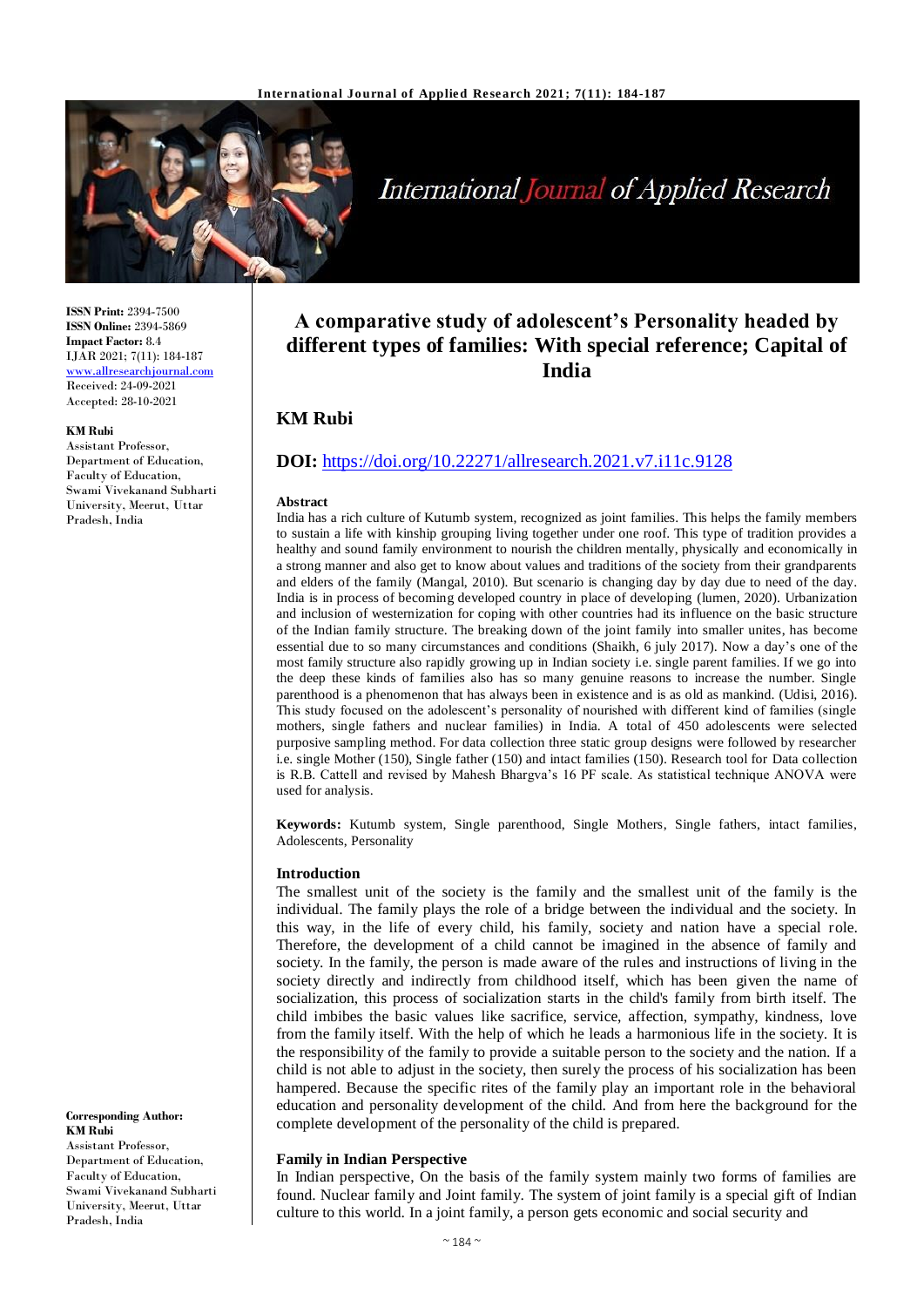everyone works equally according to their ability, so no one gets much workload. Everyone has equal rights on production and expenditure. Children growing up in such a family get a full qualitative environment like cooperative, sacrifice, service, sociality, symbiosis etc. In these families, the youth learns the qualities of tolerance and self-control by behaving according to the social rules due to the control of the elders. Children get this type of proper education from the family itself. But due to the Industrial Revolution, this traditional form of family was first broken in western countries (Mangal, 2010)  $^{[11]}$ . After that in the 80s, due to the changing social, economic situation and population imbalance in India, the living conditions of the people became challenging. Due to which there was a rapid migration of people from rural areas to the cities in search of children's education and employment and the villages were converted into cities, which was known as urbanization or urbanization. It was a major change in the Indian social structure. This type of change in Indian culture is not proving auspicious for human beings. Its many side effects are available in front of the society. UNA's report Families in a Changing World 2019-2020 states that due to the growing concept of nuclear families, the number of divorces and single parents are increasing in India. If viewed globally, according to research, globally, about 320 million children are born under the custody of single parents, most of whom are single mothers

### **Single parent family in India**

This is an emerging situation now a days in India. The figures of unsuccessful marriages in India are increasing rapidly. In the last two decades, the cases of divorce have doubled. According to the 2011 Census, 4.5% of mothers in India are raising children alone, while no data has been received regarding single fathers. 38% of single mothers are living below the poverty line (UN Women Report Ryan Brown, 2019)<sup>[15]</sup>. The number of single parents in India is a matter of concern for the children under their protection. Many reasons can be responsible for this situation like dissolution of marriage, death of one of the husband or wife etc. and many reasons for divorce are prevalent in our society like increase in the aspirations of human being, change in the status of men and women in the society, effect of westernization on Indian society, empowerment of women, increasing legal rights of women, changing socioeconomic perspective, male dominated society, end of conservatism, free ideology of youth etc.

Whatever the cause, it ultimately results in children. In a research Single mothers remain more disadvantaged and stressed than single fathers, while their children's selfesteem, social ability, and academic achievement were not

affected, but there were significant differences in behavior. Adolescents have to face many psychological problems in single parent homes, where on one hand the child needs the love, affection, and support of the entire family, on the other hand, he is not able to get a nuclear family. The situation would have arisen in the form of a psycho-social obstacle before the child.

#### **Objective**

1. To compare the personality of single mother, single father and nuclear families' adolescents.

**Limitation:** Biological & geographical conditions, Economical & social background, interests and attention of the participants are the limitations of this study.

#### **Delimitation**

- 1. This research study is delimited to Delhi city India.
- 2. This research study is delimited to single mothers, single fathers and Nuclear families' adolescent under the age 16-18.

**Methods:** This study relates with a large group of Indian society as a type of family so according to the nature of the study survey research method appropriate has served the purpose.

**Research Design:** Research design that is used in this study is three static group design to proceed further the study.

**Research Population:** Population of this study has been defined as adolescent (boys and girls both) 16-18 age group of single mother, single father and nuclear families of Delhi city India.

**Research Sampling Method:** Purposive sampling method is used for selecting single mother, single father and nuclear families' adolescent. The study sample consisted 150 adolescent from each group a total of 450 adolescents' was selected for this study. Period of data collection was from August 2020 to October 2020.

**Research tool for data collection**: Research tool for collecting the data is R.B. Cattell and revised by Mahesh Bhargava's 16 PF scale.

**Statistical Techniques:** For Comparison for more than two groups a descriptive statistical technique ANOVA used by researcher.

#### **Data Interpretation**

**Table 1: O1.** To compare the personality of single mother, single father and nuclear families' adolescents. **H1.** There is no significant difference between the personality of adolescent of single Mother, single fathers and nuclear families.

| <b>Source</b> | <b>Mean Square</b> | <b>Sum of Mean Square</b> | df  | <i>f</i> -value | significance value $*0.05(3.94)$ |
|---------------|--------------------|---------------------------|-----|-----------------|----------------------------------|
| Family        | 14413.29           | 28826.57                  |     | $**12.30$       | *Significant (H1 *rejected)      |
| Gender        | 4189.18            | 4289.18                   |     | 3.58            | Significant (H1 Accepted)        |
| Interaction   | 7573.04            | 15146.08                  |     | $*$ $*$ 6.46    | *Significant (H1 *rejected)      |
| Error         | 14413.29           | 28826.57                  | 444 |                 |                                  |

*Significant level*\*\*0.05, (3.94) *\*0.01*(6.90) DF is 1-2.

In the above table, the mean square of family is 14413.29, gender-4189.18 and interaction-7573.04 and sum of square of family is 28826.57, gender-4289.18 and interaction-

15146.08 The calculated 'f'-values on the basis of mean of square and Sum of mean square are family-\*\*12.30, Gender-4189.18 and Interaction \*\*6.46. Data clearly shows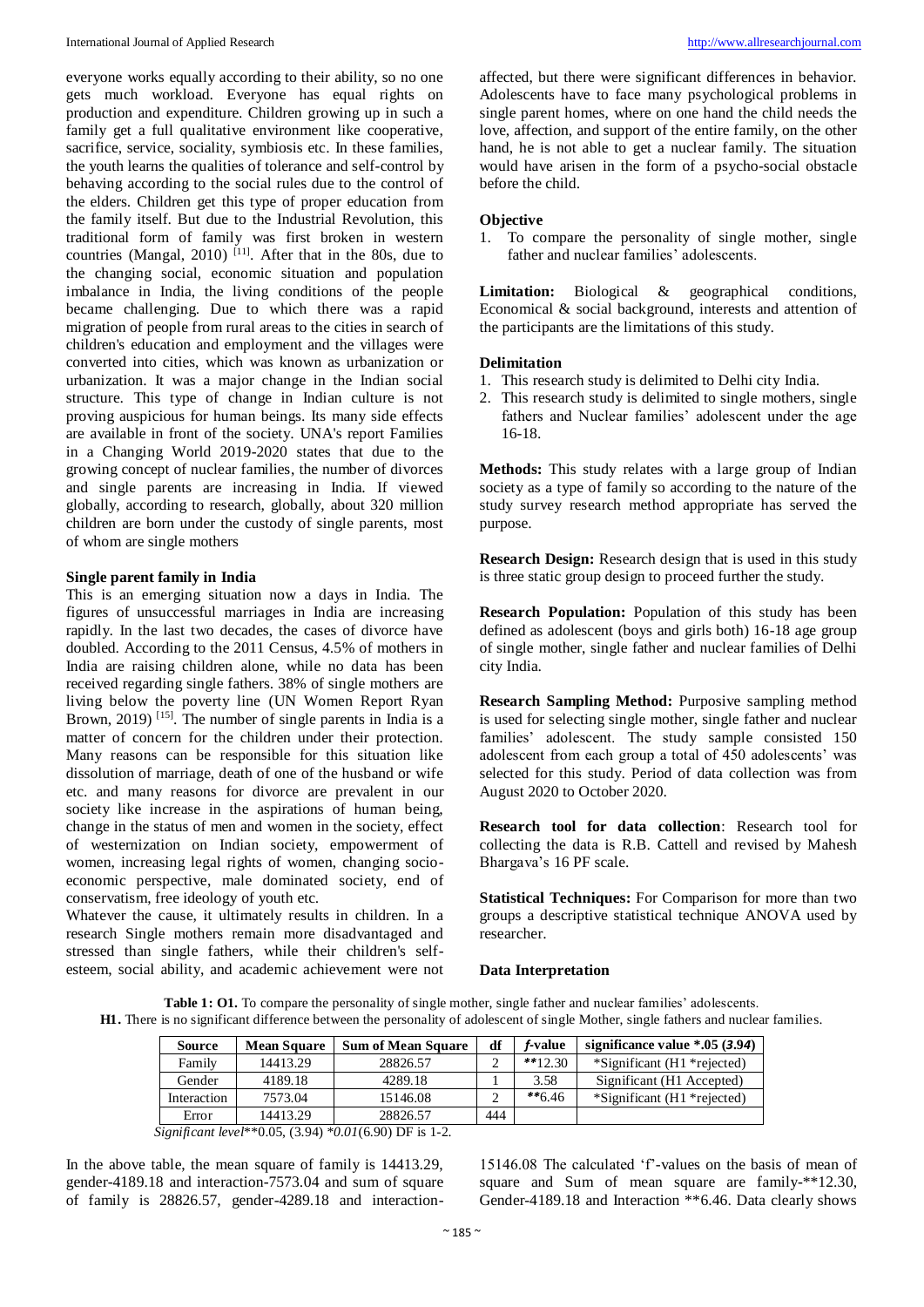that there is a significant difference between single mother, single father and intact family adolescent's personality on the basis of Family and interaction so these values are significant at .05 significant level but there is no any significant difference on the basis of gender so the gender value is insignificant on the same significant level. That shows the partially acceptance of hypotheses at 0.05 levels.

This means that there is no significant difference in the personality of the adolescents of single mother, single father and intact families on the basis of gender, whereas on the basis of family, these three groups are significantly different. This means personality of the adolescents of single mother, single father and intact families are different.



**Fig 1:** Graphical Presentation of Personality values of SM, SF and IF adolescent's

# **Findings**

- On the basis of data analysis in the table it can be concluded that at the df is 1-2 the calculated value is greater at \*0.05 level and that indicates the significant difference in the personality of adolescents of Single Mother, Single father and intact families. Whereas on the basis of gender there is no significant difference in personality even they nurte in different kind of families
- On the basis of t'-value analysis in the table it can be concluded that non-significant difference indicates that the personality of both genders develops equally under the parenting of Single Mother. This result indicate that both the gender is perceiving the same care and devotion of Single mother. So, all the dimensions of both the gander are flourishing equally.

# **Suggestions for Family**

# **Mother-Father Both**

- Both parents should cooperate with children (adolescents) in their tasks, behave in an authoritative manner with cooperative behavior, give equal opportunities to both children to do every task and at any level but the feeling should not arise in both of them that their place in the family is different from each other so that their personality will get a similar environment to develop.
- Parents should create such an environment at home that children do not feel hesitation, fear, lack of time, lack of mutual understanding, in spite of not being with the parents, they feel that they are near them. There should be complete and healthy communication between parents and children.

#### **Single Mothers**

- Single mothers should not be afraid of the safety of their daughters, nurture them with full positivity, courage, and confidence and make the adolescent girls strong and courageous by keeping them under their supervision in adverse situations so that they can emerge in society with a strong personality.
- Instead of displaying themselves as weak and helpless in front of the children, single mothers should present themselves as inspirational personalities.

#### **Single Fathers**

 For the personality development of the adolescent, the single father should not let the adolescent feel inferior, instead of establishing his own dominance, the single father should always discuss the advantages and disadvantages of each task by taking the support of the adolescent, so that they develop self-confidence in their personality and they learn to take responsibility for their actions.

#### **Reference**

- 1. Ambert AM. *Parents, children and adolescents* (English, Trans.) New York, New York, U.S. 2020, 2. 9781315786681.
- 2. Bamzai K. *Sita as a single mother.* India 2019 https://theprint.in/opinion/our-daughters-will-see-sitaas-a-single-mother-and-draupadi-as-a-metoowarrior/180136/.